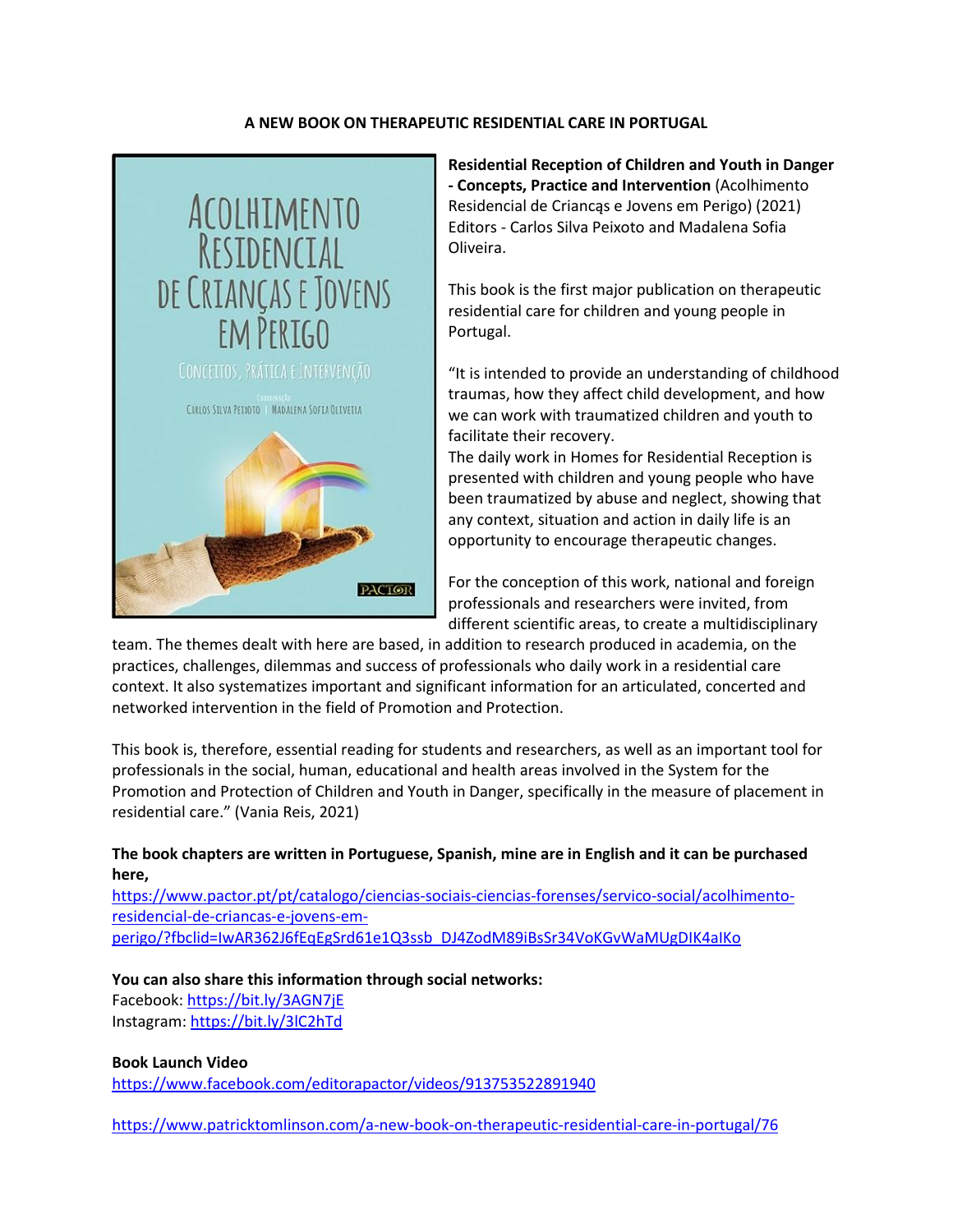In this video, there is an interesting short speech by Richard Rollinson (@1 hr. 22 mins, 50 secs). I am sure the whole video is interesting, unfortunately, my Portuguese needs much improvement! Richards has been a consultant in Portugal and was previously Director at the Mulberry Bush Therapeutic School in England.

### **Therapeutic Residential Care in Portugal**

In 2018, I began working with Lar de Nossa Sr.ª do Livramento in Porto, Portugal, to develop a therapeutic model of care. Their service is for 40 girls and young women who live in a residential service. The history of this service goes back over 200 years. The organization successfully gained European funding for this important project, which was the first of its kind in Portugal. In 2019 we created the Livramento Therapeutic Model of Intervention. In 2020 we worked on the implementation of it.

In 2020 I was also asked by Carlos Silva Peixoto and Madalena Sofia Oliveira to contribute two chapters to this book. It was a privilege for me to do so. The book is an extensive work, including over 50 contributors, contributing to the first book of its kind on residential therapeutic work with children in Portugal. The chapters are in English, Spanish, and Portuguese. My two chapters are on, Assessment of Needs, and Transition Planning: Leaving a Residential Care Home. Here are the chapter introductions.

#### **Assessment Of Needs**

Assessment can be considered as a way of evaluating the present situation, how history has impacted upon this and what may be needed for the future. A useful assessment of a child will give us a clear picture of how she or he is today. But there are many ways an assessment can be carried out. For example, the particular focus of the assessment and who does it. There are probably hundreds of assessments that can be used for different or similar purposes. For children and young people who are either in or possibly entering the care system, we need a holistic assessment. It will look at all aspects of development and functioning. It should highlight current strengths and capabilities as well as vulnerabilities and risks. It must include physical, psychological, emotional, spiritual and cultural domains.

The assessment will not only give us a clear picture of the child and her functioning it will also help us understand her history. With this understanding, we will hopefully arrive at a good sense of what the child now needs to help her develop. An effective assessment identifies needs and is not just a diagnosis or a label. Unfortunately, many children entering care have collected a multitude of labels from assessments and not much clarity on what they need. These assessments can provide a narrow view of the child. Perhaps they were only carried out by a doctor, or a psychologist and other important views on the child were left out. Those working with the child are then left trying to piece the fragments together to make sense of her. If we want to understand the whole child and all her needs, we must use an inclusive assessment. One that includes as many experiences of the child as possible. This might include the child herself, family members, other carers, teachers, social workers, doctors, and other professionals.

## **Transition Planning – Leaving a Residential Care Home**

The effective transition for young people out of a residential care home, or any care situation is vitally important to their future. Unfortunately, many young people across the world do not have positive transitions. Osborn and Bromfield (2007) argue, research shows,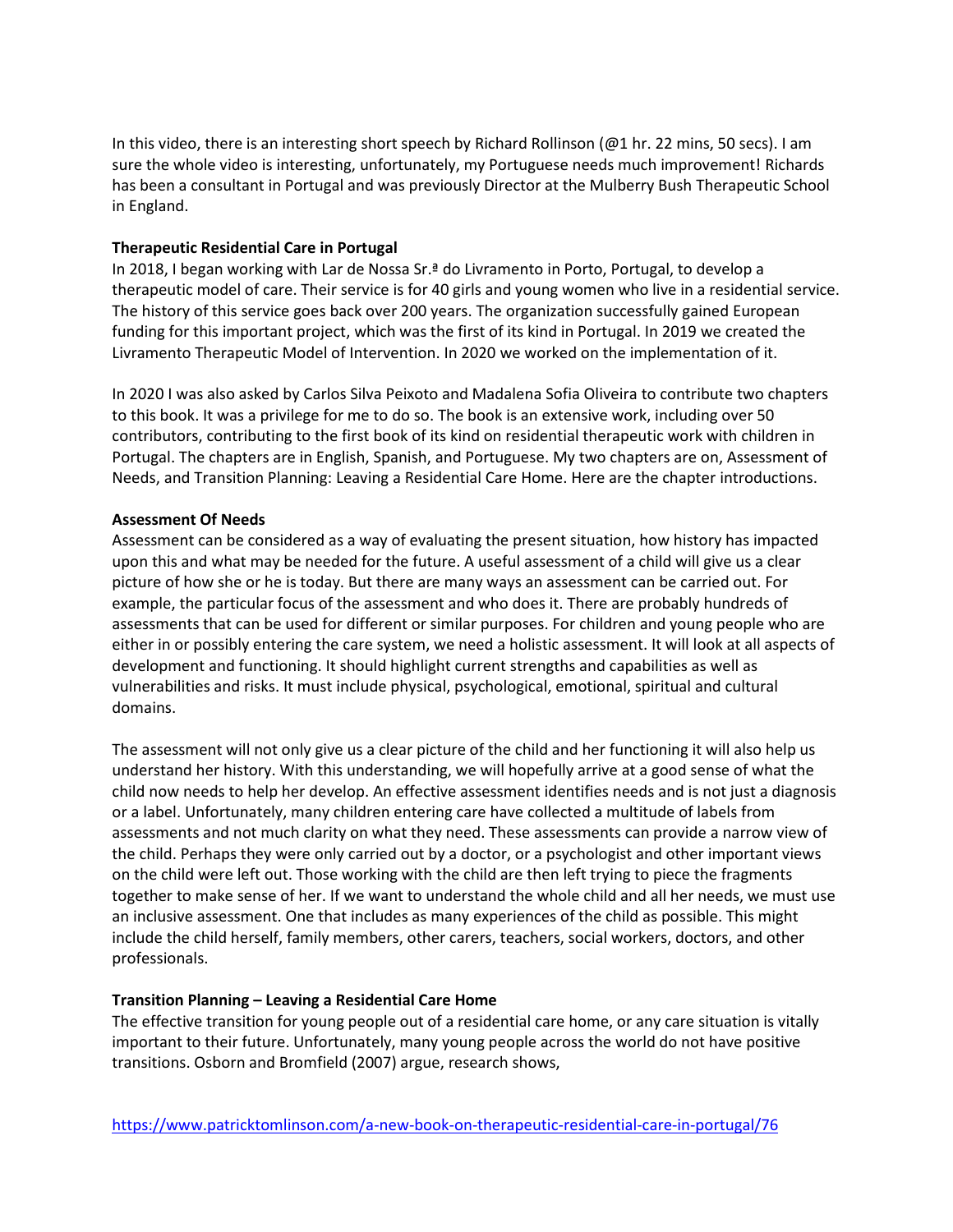…that young people leaving care are one of the most vulnerable and disadvantaged social groups.

Young people leaving residential care are among the most vulnerable (Macdonald and Millen, 2012). It needs to be recognized that there is a significant difference between leaving a care home, and also leaving the legal care of the state, or not. If the state maintains a legal responsibility the change may not be so challenging to manage. This chapter is mostly concerned with young people who are leaving a residential care home and the care system at the same time.

One of the main reasons is the lack of planning. The research of Hannon et al. (2010), found that the quality of plan for a young person's transition from care is one of the major determinants of the outcomes achieved. Another important factor is the quality of statutory provision to provide ongoing support, especially when the young person may now be an adult. There are many other reasons, which this chapter will refer to. As a result, many young people flounder when leaving care and are vulnerable to such adversities as homelessness and crime. The prison populations in many countries are disproportionately represented by adults who have been in the care system. The Prison Reform Trust (2016) in the UK found that while less than 1% of the general population had been in care, over 50% of the prison population were care leavers. Sadly, this pattern is not an isolated one. Policy Matters (2011) in the USA claim that up to 30% of foster care youth are homeless within 2 years of leaving care, and a similar number will be in prison at some point in their lives.

Fenton (2015, p.291) in Ireland, argues that it is not so much that young people leave care, but that care leaves them,

With regard to the term 'care leavers, the reality for many of these young people is that care leaves them regardless of their ability to function without it, and often within what should be a managed process but in reality becomes an event over which they have little or no control…After care for these young people really means that care has gone, posing the question – what and who is left after care has gone.

#### **References**

Fenton, M. (2015) *Social Care and Child Welfare in Ireland: Integrating Residential Care, Leaving Care and After Care*, The Liffey Press: Dublin

Osborn, A. and Bromfield, L. (2007) *Young People Leaving Care: NSCPC Research Brief 7*, Australia Institute of Family Studies: Melbourne[, https://aifs.gov.au/cfca/publications/young-people-leaving-care](https://aifs.gov.au/cfca/publications/young-people-leaving-care)